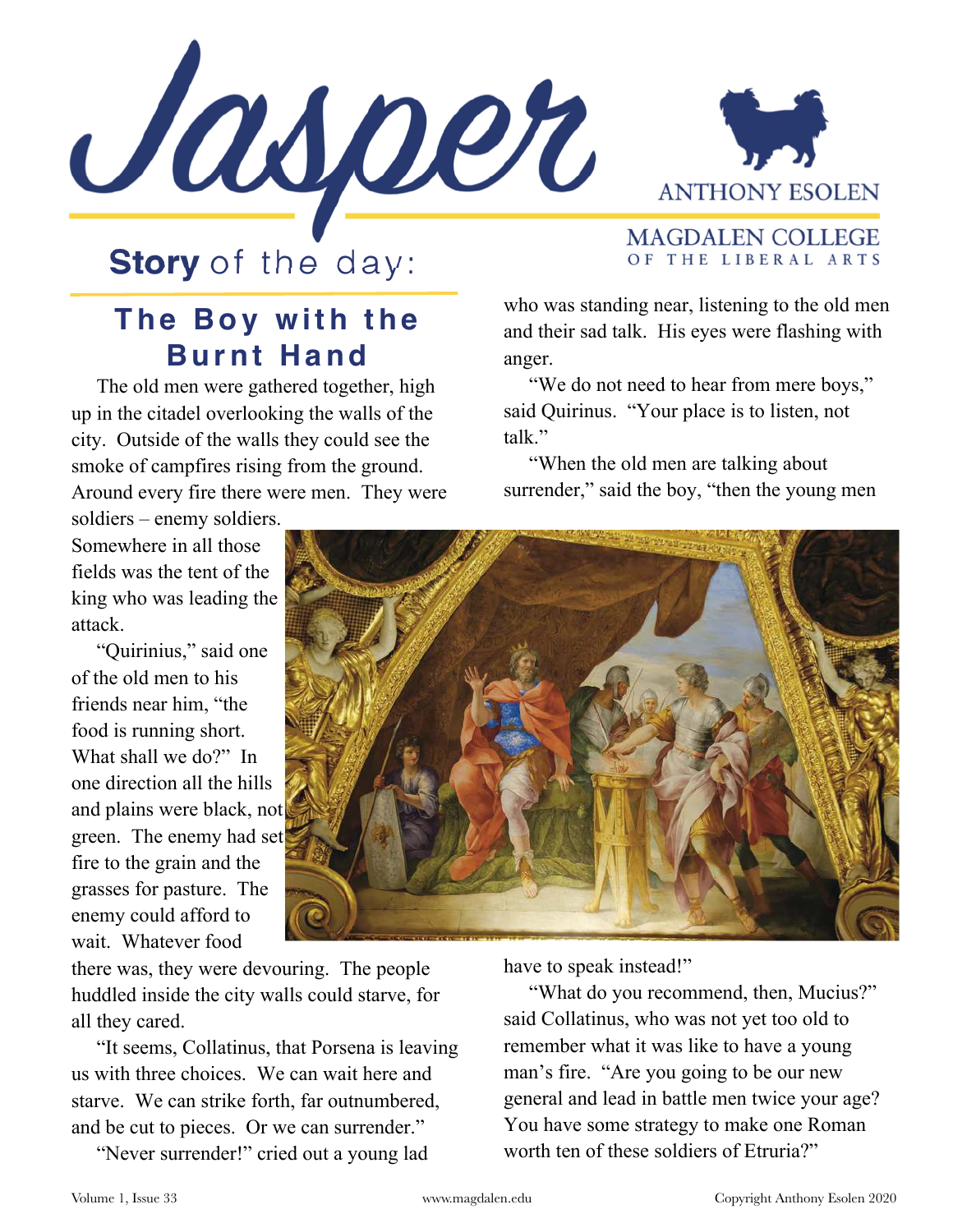"No, sir," said the boy, blushing. "I know I don't have the knowledge for that. But I do know this. I can get to the king, myself. *I can kill Porsena.*"

 Now it was Quirinus' turn to soften. "Lad," he said, "don't talk foolishness. You will be cut to ribbons before you get near him. Do not throw away your life for nothing."

 "Sir," said Mucius, "I grew up in those woods and fields. I know every path, every

tree, every rock, every hill. Those soldiers don't. I speak Etruscan as well as I speak honest Latin. I swear," he said, holding his hand above his head, "by the great Divine Father, the Best and Greatest, the Stayer of Flight, that I will kill Porsena even if it means

"Sometimes a boy can get around where a grown person can't, because he's lighter of foot, and because nobody pays him much attention."

that I must die for it. Without their king, they will leave us in peace."

 The two men looked at one another. There was something to what the boy said. Without Porsena at the head, the army would melt away, going back to their own farms to mind their business.

 "May the god of war make your arm like steel," said Quirinus.

 So in the dead of night Mucius climbed up over a part of the wall facing away from the enemies, picking his way by finger-holds and toe-holds, and then sneaking like a cat, here and there, barefoot, clothed in a short skin-robe, to blend in with the wood and the dead grass. Tucked inside his robe lay a dagger nine inches long. The handle felt cold against his chest. It was a constant reminder of what he had to do.

 Sometimes a boy can get around where a grown person can't, because he's lighter of foot, and because nobody pays him much

attention. That's what Mucius was counting on. He knew that when day broke he would be spotted. He just had to appear like one of the kids hanging on to the Etruscan army – there were many of those, whom the soldiers used for tending the cattle or carrying water. And it helped that he could speak the language.

 Finally he came to a clearing. It was full of armed men, and right in their midst, sitting upon a throne, was a man giving orders to the

> soldiers. Mucius listened closely. The captains received their instructions, made a low bow, and went straight to carry them out, one by one.

 "That has to be King Porsena," he said to himself.

 But what to do? He couldn't wait till the man was alone, and if he did anything

now, the crowd would be sure to seize him. He would never see another day.

"What has to be done, has to be done," said Mucius, and he slipped the dagger out of his robe, rushed up to the man on the throne, and buried it in his chest, killing him instantly.

 Shouts went up all around as the soldiers grabbed Mucius, and suddenly, from a tent nearby, came a tall man whose very presence said he was a man of authority. He sat upon the throne. The man whom Mucius had killed was not King Porsena. It was his secretary. This was the king.

 "Plant a stake and build a fire," said the king, looking at the boy. "Son," he said, "your deed will cost you your life." The boy was slender and tall, with dark skin and glossy black hair. It was a shame to kill him, Porsena thought, but what has to be done, has to be done. "Do you have anything to say for yourself?"

 "I do," said Mucius. The fire was burning high. "I do not regret giving my life for my